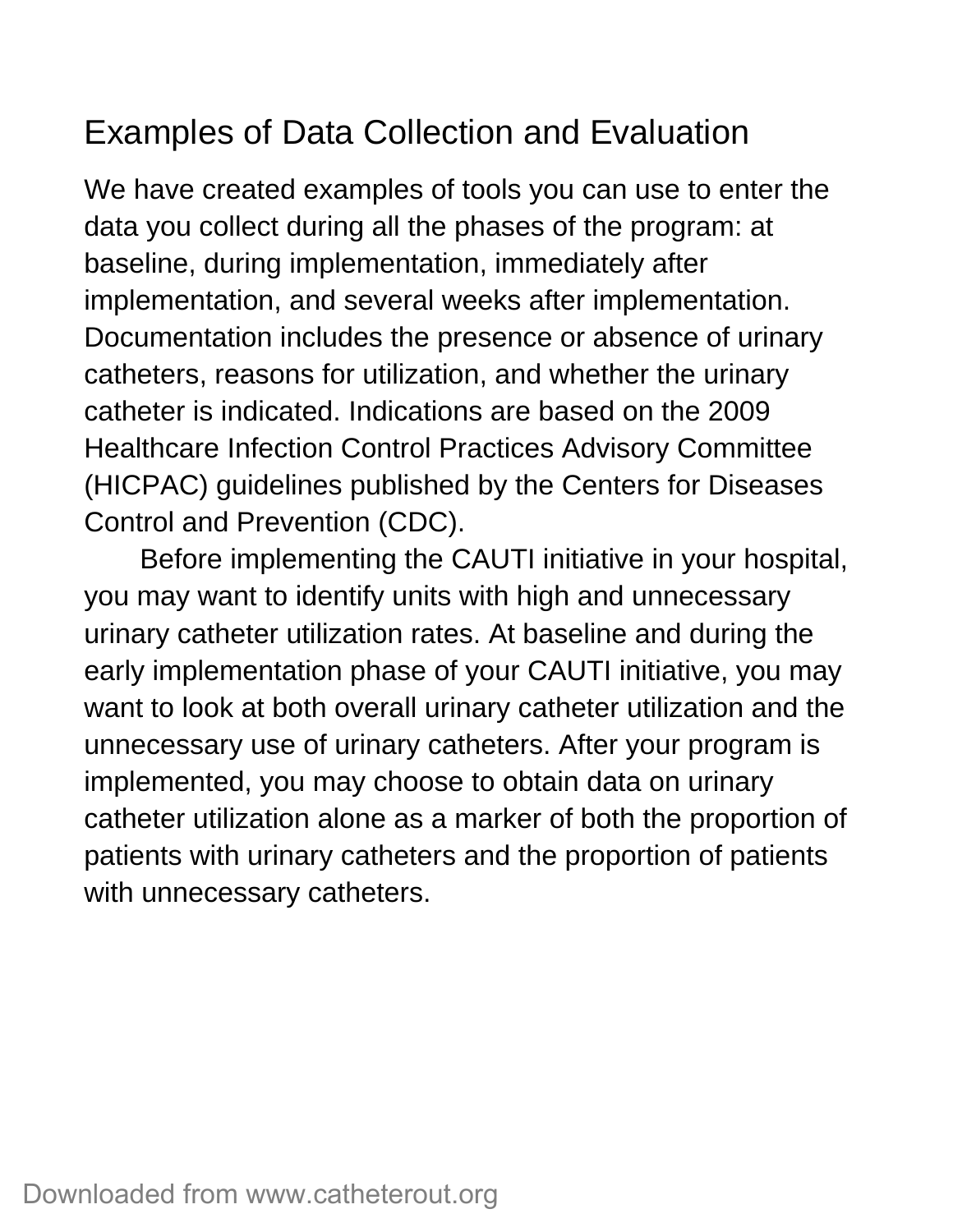The following data collection process was used at St. John Hospital, Detroit and Michigan Health and Hospital Association:

Data are collected in four phases:

1) Baseline: Data collected 5 consecutive workdays for two weeks (10 days total). Record both urinary catheter prevalence and evaluation for indications.

2) During implementation: Data collected 5 consecutive workdays for two weeks (10 days total). Record both urinary catheter prevalence and evaluation for indications.

3) After implementation: 1 day a week for 8 weeks. Record urinary catheter prevalence only.

4) Sustainability: 5 consecutive days every quarter. Record urinary catheter prevalence only.

A sample of the data collection sheet is shown below. Use a new collection sheet for every day of data reporting. Fill in the date and phase as shown, in the upper left-hand corner of each sheet. For phases 1 and 2, fill in, for each patient, whether a catheter is present, if the catheter is indicated, and the indication or non-indication for each catheter; for phases 3 and 4, fill in, for each patient, only whether a catheter is present (see example below).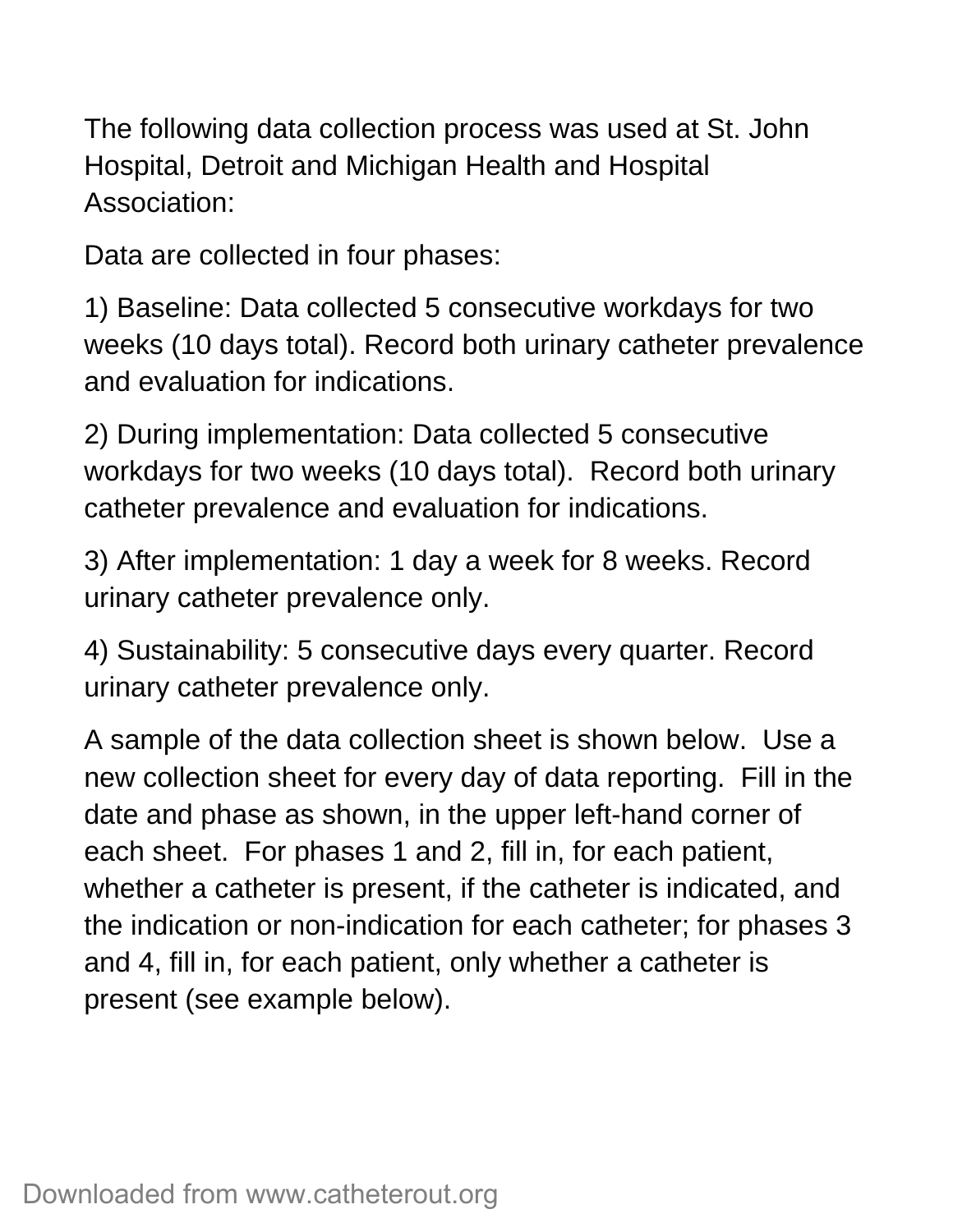#### Unit Date **Phase Room/bed Patient #** Urinary Catheter Data Collection Sheet **Urinary Catheter present Indicated? Indication Baseline** Implementation After Implementation Sustainability  $No = 0$  $Yes = 1$  $Non-Indicated = 0$ Indicated  $= 1$ Evaluated only for the baseline and implementation phases **Indications:** Acute urinary retention or obstruction  $= 1$ Perioperative use in selected surgeries = 2 Perineal and sacral wounds in incontinent patients  $= 3$ Hospice/comfort/ palliative care  $= 4$ Required immobilization for trauma or surgery  $= 5$ Chronic indwelling urinary catheter on admission =  $6$ **Not Indicated Urinary Catheters Reasons:** Urine output monitoring OUTSIDE intensive care  $= 7$ Incontinence without a sacral or perineal pressure sore  $= 8$ Prolonged postoperative use  $= 9$ Others = 10 (include those transferred from intensive care, morbid obesity, immobility, confusion or dementia, and patient request) Evaluated only for the baseline and implementation phases

# Data Collection Sheet:

Downloaded from www.catheterout.org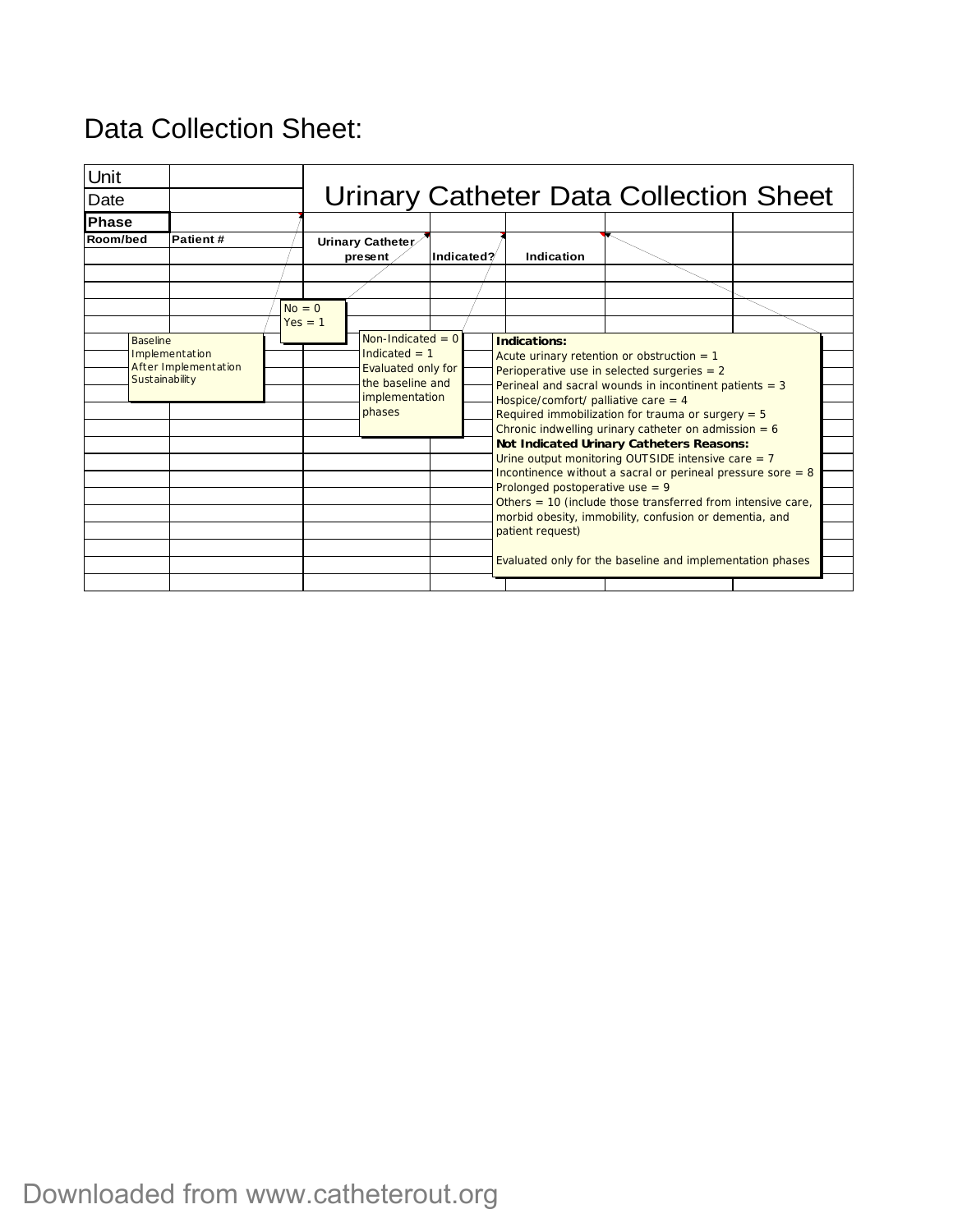Example of a program timeline\*

| <b>PROGRAM TIMELINE: Removing Unnecessary Urinary Catheters</b> |        |                                                                                                                              |                                                                                                                                     |                                                                                |                                                                                                       |
|-----------------------------------------------------------------|--------|------------------------------------------------------------------------------------------------------------------------------|-------------------------------------------------------------------------------------------------------------------------------------|--------------------------------------------------------------------------------|-------------------------------------------------------------------------------------------------------|
| <b>Date</b>                                                     | Week 0 | <b>Weeks 1 &amp; 2</b>                                                                                                       | <b>Weeks 3 &amp; 4</b>                                                                                                              | <b>Weeks 5-10</b>                                                              | Quarterly                                                                                             |
| <b>Baseline</b>                                                 |        | <b>Collect urinary</b><br>catheter prevalence,<br>including indications,<br>on a unit for<br>5 consecutive<br>days each week |                                                                                                                                     |                                                                                |                                                                                                       |
| Implementation                                                  |        |                                                                                                                              | <b>Collect urinary</b><br><b>Catheter prevalence,</b><br>including indications,<br>on a unit for<br>5 consecutive<br>days each week |                                                                                |                                                                                                       |
| <b>After Implementation</b>                                     |        |                                                                                                                              |                                                                                                                                     | <b>Collect urinary</b><br>catheter prevalence,<br>on a unit<br>1 day each week |                                                                                                       |
| <b>Sustainability</b>                                           |        |                                                                                                                              |                                                                                                                                     |                                                                                | <b>Collect urinary</b><br>catheter prevalence,<br>on a unit for<br>5 consecutive<br>days each quarter |

\*This is an example of a program timeline that was developed at St. John Hospital and Medical Center in Detroit, Michigan. This can be modified based on your hospital or unit needs.

Downloaded from www.catheterout.org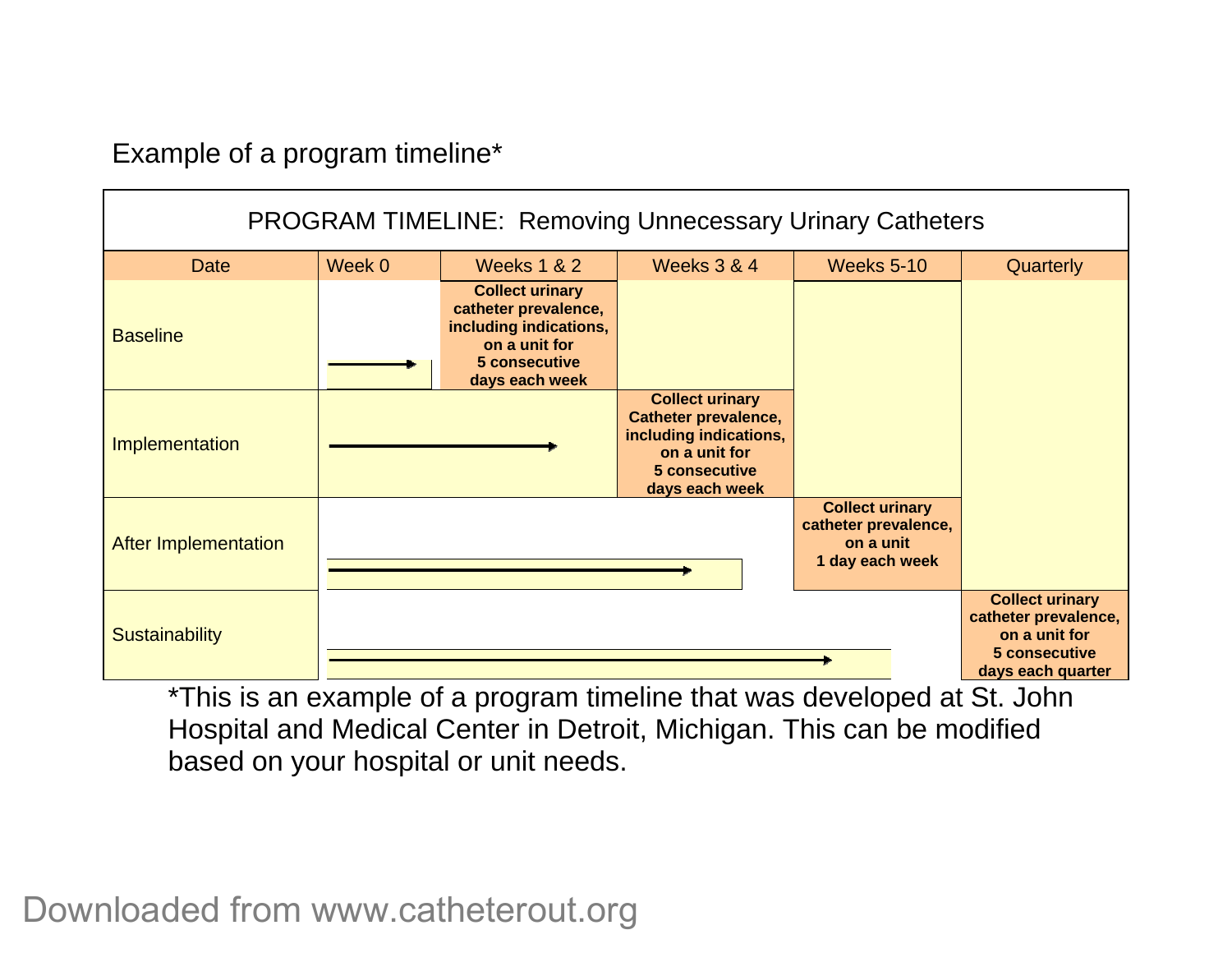Examples of Calculations Made From the Data to Evaluate Your Program:

### Process measure:

## 1. Catheter Utilization Rate (All Phases):

Total # catheter-days/Total # patient-days X 100

Calculate the total catheter-days (the number of days all urinary catheters were used) and patient-days (the number of days patients were on the unit involved). Dividing the total catheter-days (numerator) by total patient-days (denominator) multiplied by 100 will provide us with baseline catheter utilization rate. You will track this rate across all phases. A trend that shows a reduction in utilization may reflect a successful program.

### Outcome measures:

2. NHSN measure:

# of symptomatic CAUTI / 1,000 urinary catheter days as measured in NHSN.

http://www.cdc.gov/nhsn/library.html

Calculate the number of patients with symptomatic CAUTIs (using the NHSN definition of symptomatic CAUTI) and catheter-days (the number of days all urinary catheters were used) over a period of time. The number of symptomatic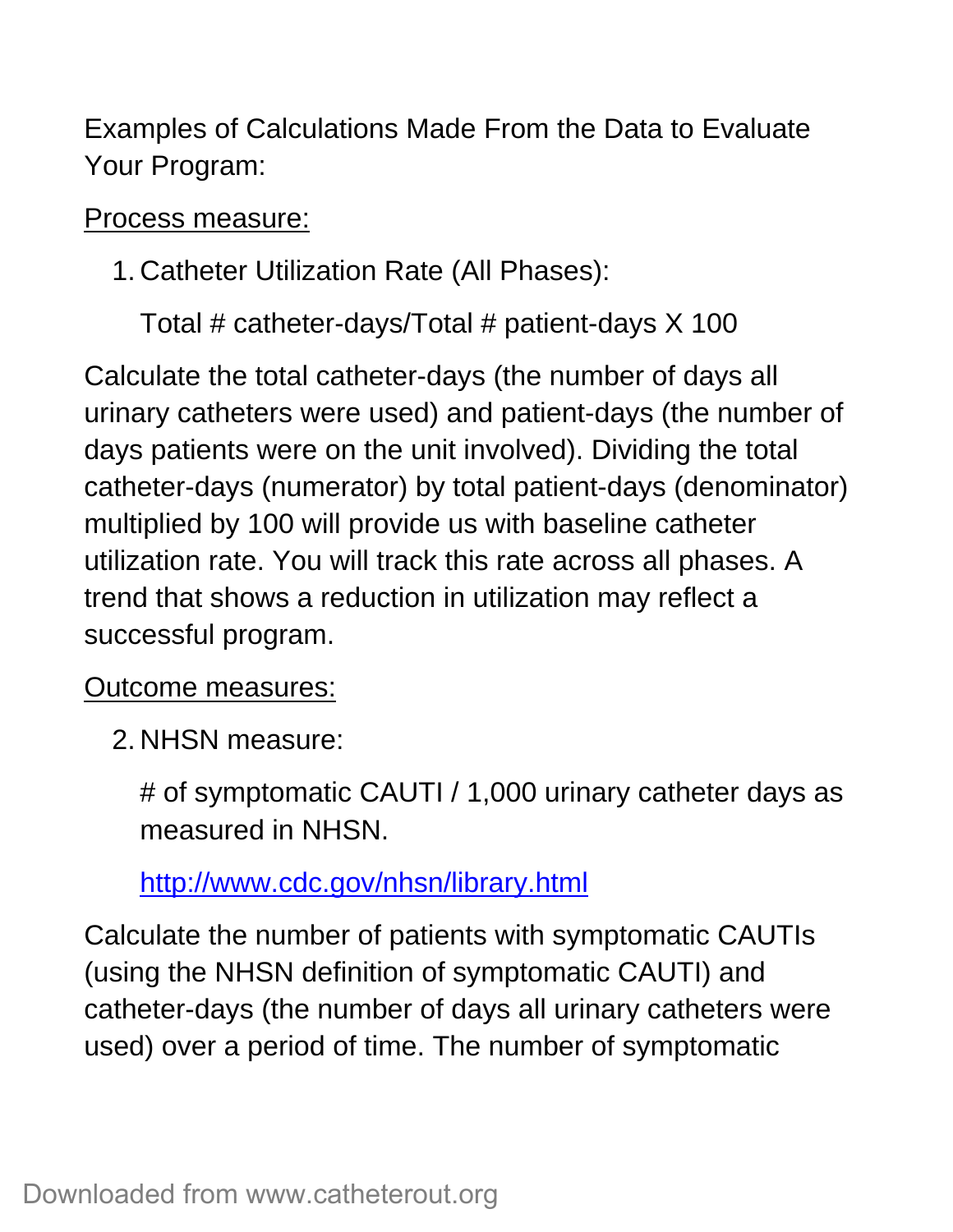CAUTIs is divided by the number of catheter-days and multiplied by a 1000 to obtain the rate.

3. Population-based measure:

Total # of symptomatic CAUTIs / 10,000 patient days

Calculate the number of patients with symptomatic CAUTIs (using the NHSN definition of symptomatic CAUTI) and patientdays (the number of days patients were on the unit involved) over a period of time. The number of symptomatic CAUTIs is divided by the number of patient-days and multiplied by a 10,000 to obtain the rate.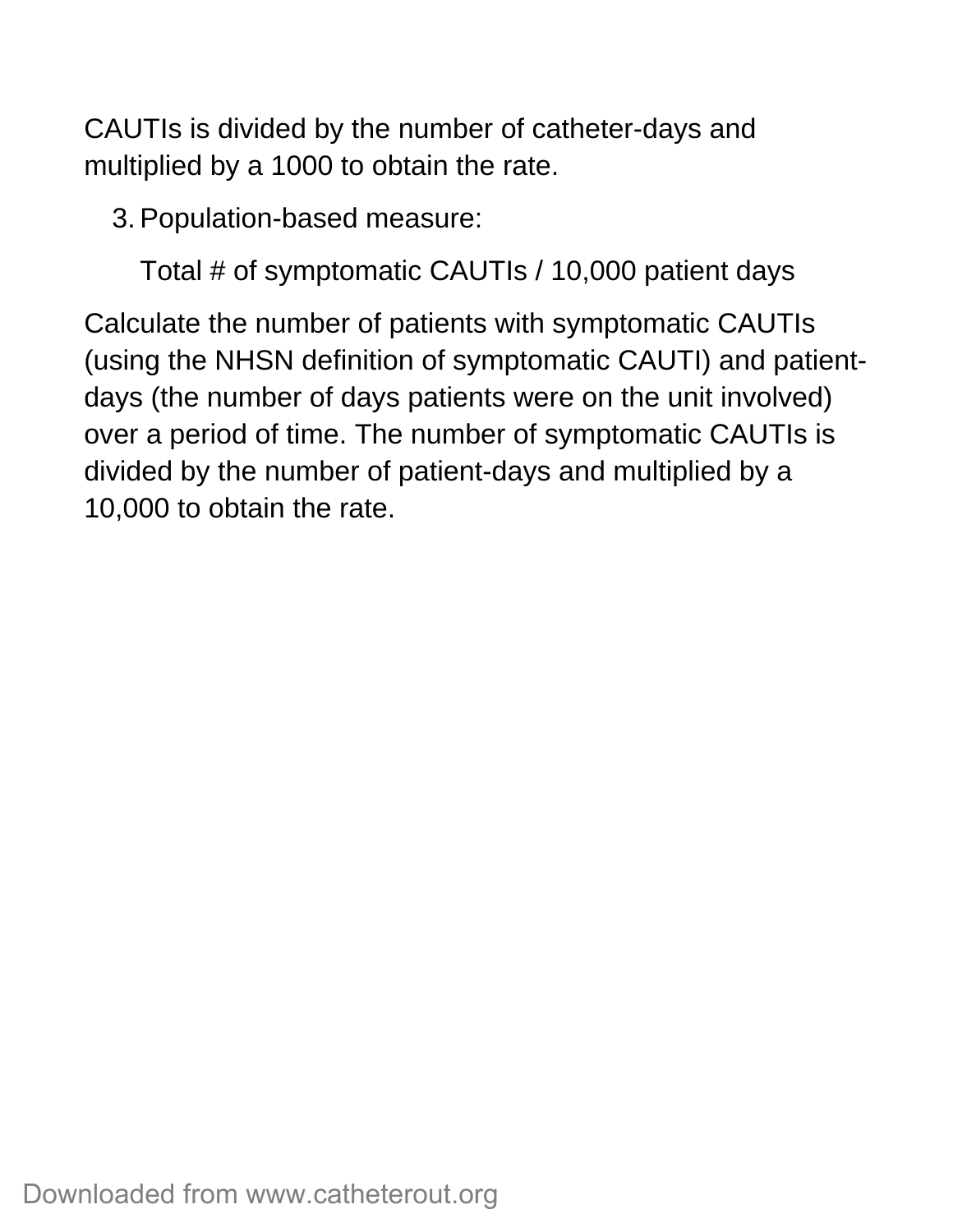Additional measures to consider:

1. Unnecessary Urinary Catheter % (Phases 1 and 2):

# of unnecessary catheter-days/Total # catheter-days X 100

Calculate unnecessary catheter-days (the number of days all urinary catheters were used unnecessarily) and total catheterdays (the number of days all urinary catheters were used). Dividing the unnecessary catheter-days (numerator) by total catheter-days (denominator) multiplied by 100 will provide us with unnecessary catheter utilization rate. You will track this rate across phases 1 and 2. The goal is to have a drop in the unnecessary catheter % rate.

2. # of bloodstream infections secondary to the urinary tract / 1000 catheter days.

Calculate the number of episodes of bloodstream infections attributed to CAUTIs and the number of catheter-days (the number of days all urinary catheters were used) over a period of time. The number of bloodstream infection episodes (attributed to CAUTI) is divided by the number of catheter-days and multiplied by a 1000 to obtain the rate.